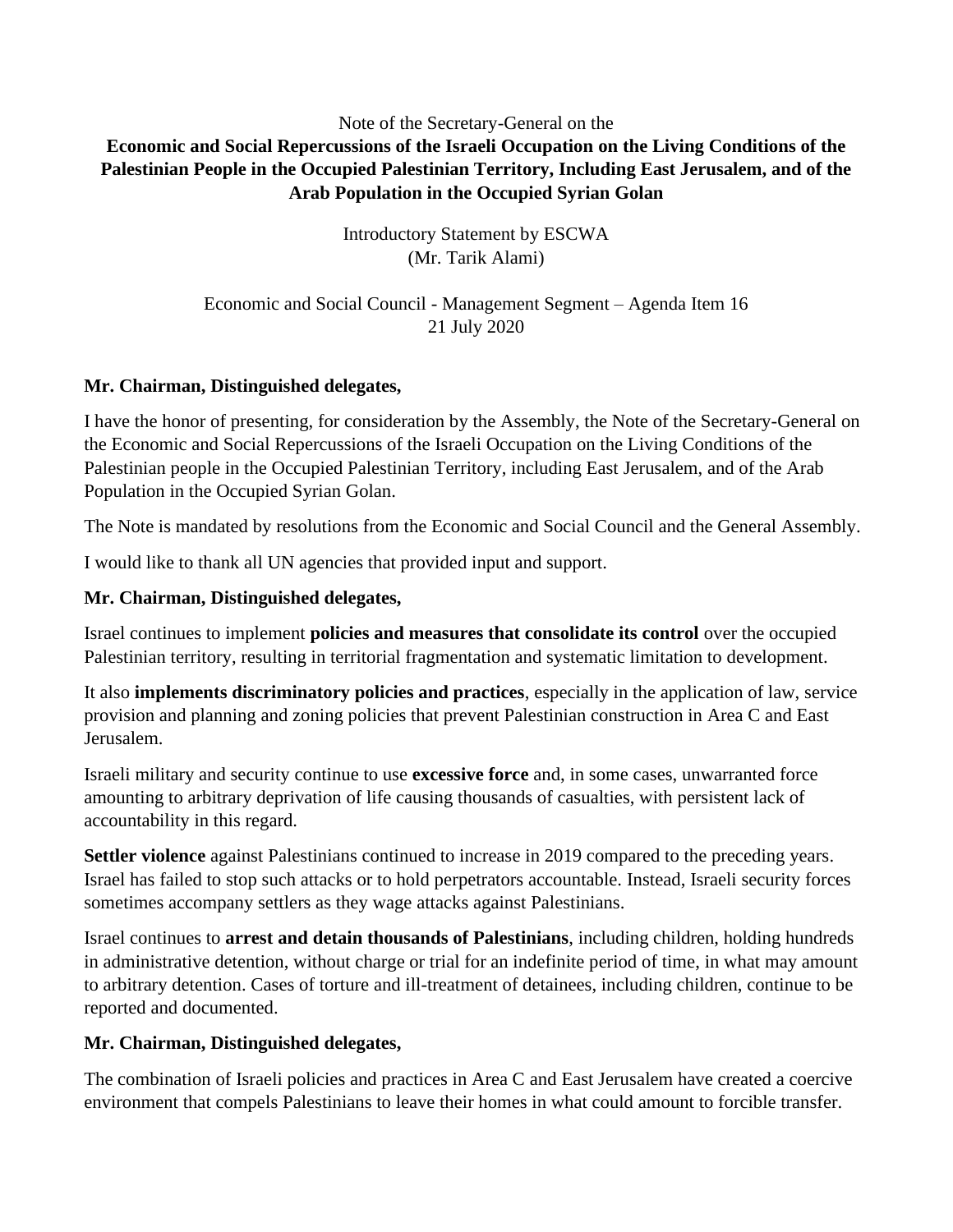In 2019, demolitions and the resulting displacement were at their highest levels since the peak year of 2016. In East Jerusalem, April 2019 saw the highest number of demolitions recorded by OCHA in a single month since 2009.

In Gaza, thousands of additional shelters were totally or partially destroyed during the reporting period due to Israeli military operations.

Israel's policy of punitive home demolitions and confiscation of property against the families and neighbors of Palestinians suspected of carrying out attacks, may amount to collective punishment.

During the reporting period, Israeli settlement expansion more than doubled in Area C. Israel's policy to encourage settlement growth amount to the transfer by its population into the Occupied Palestinian Territory, which violates international humanitarian law.

## **Mr. Chairman, Distinguished delegates,**

Israel's blockade of 2 million Palestinians in Gaza amounts to collective punishment and undermines their living conditions. Restrictions on the entry of goods have impeded reconstruction, development and efforts to combat the COVID-19 epidemic.

Palestinians seeking to exit Gaza must apply for a special permit. WHO has found that patients, whose exit permits were denied or delayed between 2015 and 2017, were 1.45 times less likely to survive.

Israel also enforces "access-restricted areas" along the Gaza border fence with Israel and at sea, undermining the livelihoods of Palestinian fishermen and farmers.

Israeli restrictions and obstacles to Palestinian movement in the West Bank, include the Wall in the West Bank and 40 km of roads for Israelis only. This has fragmented the West Bank into more than 100 cantons.

# **Mr. Chairman, Distinguished delegates,**

While all Israeli settlements receive high-quality water for all purposes, Israeli restrictions and policies resulted in an inadequate infrastructure and access to water for Palestinians.

In Gaza, 96% of water resources are unfit for human consumption. Only 1% of the population have access to improved drinking water sources and 179 million litres of raw or poorly treated wastewater is discharged into the Mediterranean every day.

Israeli restrictions prevent Palestinians from using more than half of West Bank agricultural area and 35% of Gaza's farmland. The latter has also been damaged by Israel's aerial spraying with herbicides.

The aforementioned Israeli policies and practices persisted despite the COVID-19 crisis, exacerbating its impact and hindering efforts to combat it.

### **Mr. Chairman, Distinguished delegates,**

More than half of the Palestinians needed humanitarian assistance and protection in January 2020 with recession being looming since 2019. This will exacerbated by the COVID-19 pandemic and decline in external funding.